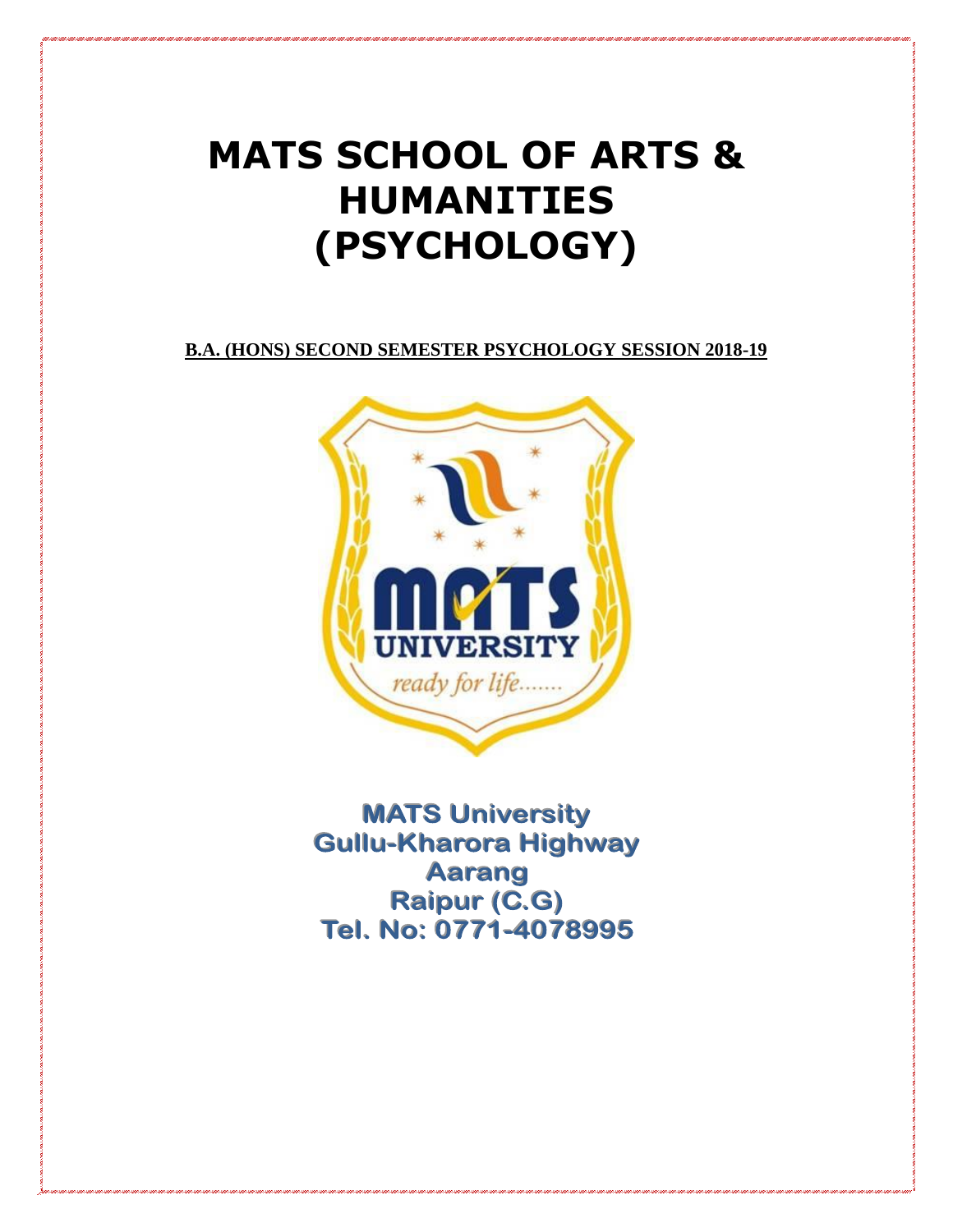

### **MATS University**

## **MATS School of Arts and Humanities Department of Psychology (MSAH-P)**

### **B.A. (HONS) SECOND SEMESTER PSYCHOLOGY SESSION 2018-19**

| <b>SUBJECT</b><br><b>CODE</b> | <b>NAME</b><br>Of Subject                                                 | <b>MARKS</b>  |                               | <b>CREDITS (Hours/Week)</b> |                  |                  |
|-------------------------------|---------------------------------------------------------------------------|---------------|-------------------------------|-----------------------------|------------------|------------------|
|                               |                                                                           | <b>Theory</b> | <b>Internal</b><br>Assessment | <b>Theory</b>               | <b>Practical</b> | <b>Total</b>     |
| (BAP-<br>201)                 | Introduction to<br>Psychology-II<br>(CS)                                  | 70            | 30                            | $\boldsymbol{4}$            |                  | $\blacktriangle$ |
| (BAP-<br>202)                 | Research<br>Methodology &<br>Data Processing<br>in Psychology-<br>II (CS) | 70            | 30                            | $\boldsymbol{4}$            |                  | 4                |
| $(BAP-$<br>203)               | Diagnostic<br>Psychology<br>$(Theory+$<br>Tutorial) (GE)                  | 70            | 30                            | $\boldsymbol{4}$            |                  | $\blacktriangle$ |
| $(BAP-$<br>204)               | English<br>Communication                                                  | 35            | 15                            | $\mathbf{2}$                |                  | $\mathbf{2}$     |
|                               | <b>Practicum:</b>                                                         | 70            | 30                            |                             | $\mathbf{2}$     | $\mathbf{2}$     |
|                               | <b>Total Marks</b>                                                        | 315           | 135                           | 14                          | $\overline{2}$   | 16               |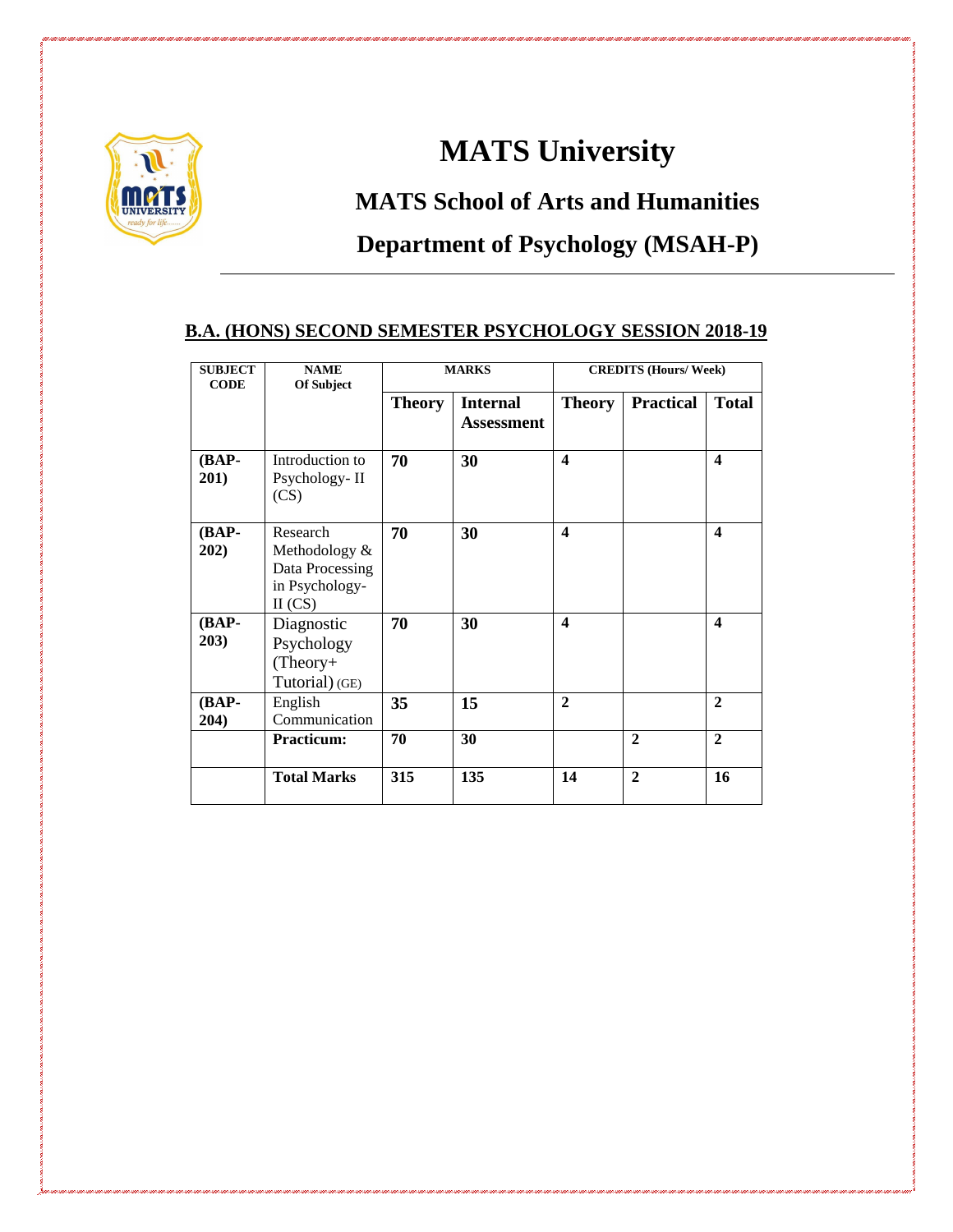#### **INTRODUCTION TO PSYCHOLOGY- II (BAP-201)**

#### **UNIT I:**

Cognition – Thinking, Concepts and Categorization, Problem Solving, Application

#### **UNIT II:**

Intelligence – Nature, Nature/ Nurture, Theories, Application

#### **UNIT III:**

Personality – Nature, Theories, Assessment, Application

#### **UNIT IV:**

State of Consciousness: Controlled and Automatic Processing, Self Awareness, Sleep

#### **Readings:**

Atkinson, R. L., Atkinson, R. C., Smith, E. E., Bem, D. J. & Hilgard, E. R. (1990). Introduction to Psychology. New

York: H. B. J. Inc.

Baron, R. B. (2013). Psychology. New Delhi: Pearson

N.K. Chadha and Salma Seth (eds) (2013) The Psychological Realm. Pinnacle Learning: new Delhi

Ciccarelli,S. K., Meyer, G. E. & Misra, G. (2010). Psychology: South Asian Edition. New Delhi: Pearson Education.

Sternberg, R. J. (2010). Cognitive Psychology. New York: Cengage Learning

Passer, M.W. & Smith, R.E. (2010). Psychology: The Science of Mind and Behaviour. New Delhi: Tata McGraw-Hill

#### **Practicum**

Tests/ Battery on any of the Three topics from the following: Intelligence, Personality, Critical Thinking, Problem solving, Reasoning, Aptitude RESEARCH METHODOLOGY & DATA PROCESSING IN

#### **RESEARCH METHODOLOGY & DATA PROCESSING IN PSYCHOLOGY- II (BAP-202)**

#### **UNIT I**:

Sampling, Probability: simple random, stratified & cluster, Non- probability: accidental, quota, purposive

#### **UNIT II:**

Qualitative research: define, differentiate from quantitative research, Scale construction: Likert, Thurstone, Guttman & semantic differential.

#### **UNIT III:**

Hypothesis testing: single & double (dependent  $\&$  independent) means Z and student's t. Type I  $\&$  II errors, power of a test

#### **UNIT IV:**

Hypothesis testing for more than two means: one way ANOVA, Introduction to non parametrics: Chi square.

#### **Readings:**

Aron, A., Aron, E.N., & Coups, E.J. (2007).Statistics for Psychology. (4thEd.) India: Pearson Education, Prentice Hall.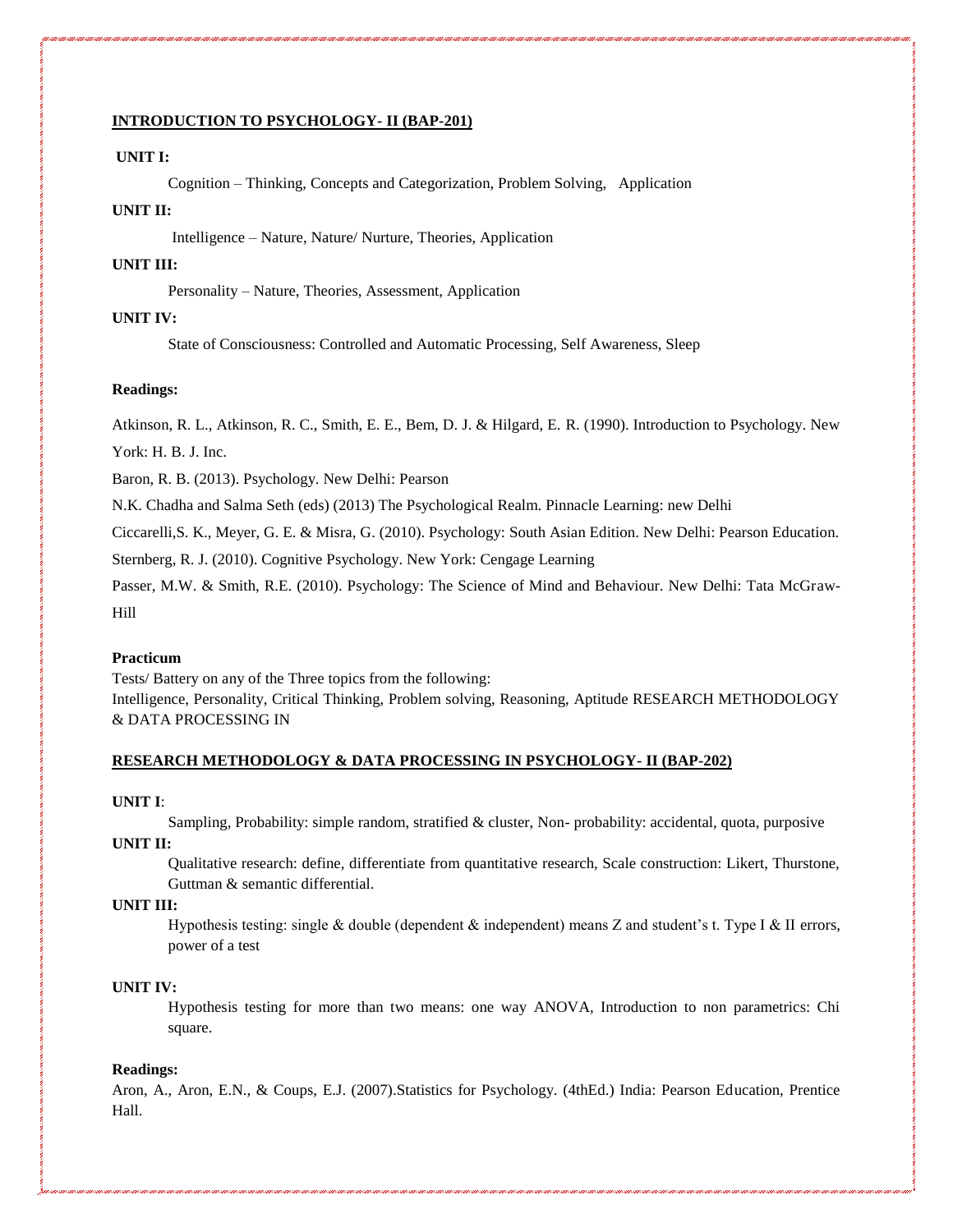N.K. Chadha (2009) Applied Psychometry. Sage Pub: New Delhi

King, B.M. & Minium, E.W. (2007).Statistical Reasoning in the Behavioral Sciences. (5th Ed.) USA: John Wiley.

#### **DIAGNOSTIC PSYCHOLOGY (BAP-203)**

#### **UNIT I:**

Introduction: Definition and criteria of abnormality, brief overview of perspectives (psychoanalytic, cognitive, behavioural, humanistic- existential, diathesis-stress model) and classification (latest edition of DSM&ICD).

#### **UNIT II:**

Anxiety disorders: Generalized anxiety disorder, Obsessive-Compulsive disorder, Phobic disorder

**UNIT III:** a) Somatoform disorder: Conversion disorder and Hypochondriasis; b) Eating disorder: Anorexia Nervosa and Bulimia Nervosa

#### **UNIT IV:**

Mood disorders: Unipolar and Bipolar Disorders and Suicide

#### **Readings:**

Carson, R. C., Butcher, J. N., Mineka, S., & Hooley, J.M. (2007). Abnormal psychology. 13th Ed. New Delhi:Pearson.

Kearney, C. A. & Trull, T. J. (2012). Abnormal psychology and life: A dimensional approach. New Delhi:Cengage learning.

Kring, A. M., Johnson, S. L., Davison, G. C. & Neale, J.M. (2010). Abnormal psychology.11th Ed. Delhi: Wiley-India

#### **COMMUNICATIVE ENGLISH(BAP-204)**

#### **UNIT I**: Introduction and types of Communication

Purpose of Communication Process of Communication Scopes or functions of communication Elements of communication Types of communication Verbal Communication

Important advantages of communication

#### **UNIT II**: S.L.R. skills

What is Listening Types of Listening Active Listening or effective Listening Skills Barriers in good listening Importance of Reading

Definition of Reading

Reading : meaning and process

Components of Reading Skills

Improvement of Reading skills

Importance of Speaking skills

Pronunciation

Pause, Tone,Stress

#### **UNIT III**: Writing skills

General principal of Writing Improving Writing skills Essentials of good Style